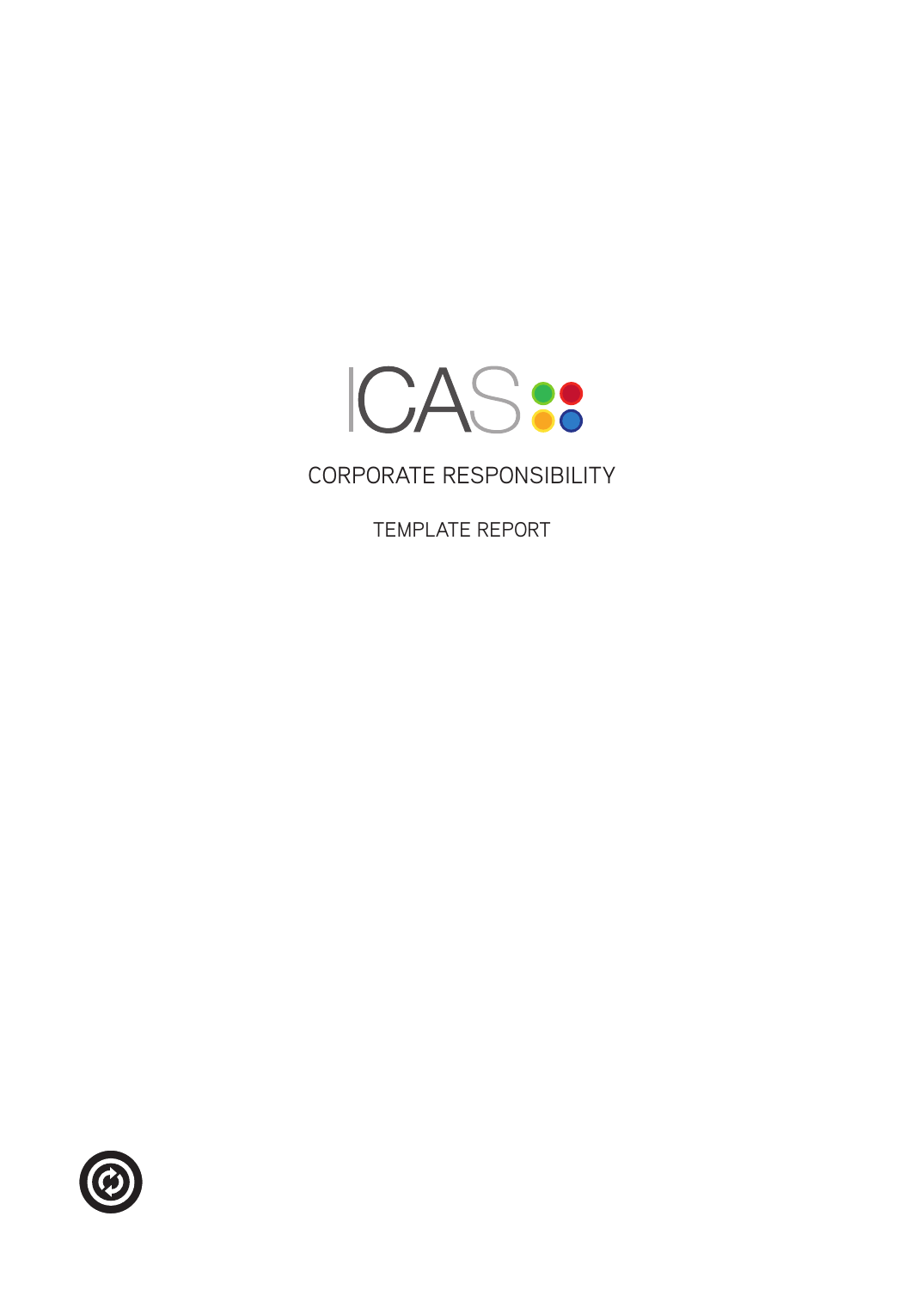#### © Copyright 2012 ICAS

#### All rights reserved

PLEASE NOTE: This template is not intended to be prescriptive. It is intended to provide users with a guide to a number of the areas which may be relevant to a particular company or organisation when considering matters related to Corporate Responsibility (CR). Not all of the subject heads detailed below will necessarily apply, nor is the template intended to comprehensive. The size, complexity and nature of the business will determine the relevant reporting areas. Pleas also note that there is a range of sources and methodologies available in relation to certain of thde detailed calculations which may be relevant. See the Sustainability section of the ICAS website for further links.

For information on greenhouse gas conversion factors please refer to: www.defra.gov.uk/publications/2012/07/06/ghg-2012-conversion-factors-reporting/

For general background on KPIs please refer to: www.defra.gov.uk/publications/2011/03/25/environmental-kpi-guidelines-pb11321/

While every care has been taken by ICAS in the preparation of this template, ICAS does not guarantee the accuracy or veracity of any information or opinion, or the appropriateness, suitability or applicability of any practice or procedure contained therein. ICAS shall therefore not be liable for any damage or economic loss whether arising from the negligence of ICAS, any of its employees, servants or agents or of the authors who contributed to the text of the template.

Similarly, ICAS shall not be liable for damage or loss occasioned by actings by users of the template, or by any third party, in reliance upon the terms of the template, which result in losses incurred either by user of the template, those for whom they act as agents, those who rely upon them for advice, or any third party or for any breach of contract by ICAS in respect of any inaccurate, mistaken, untrue or negligent misstatement contained in the template.

First published 2012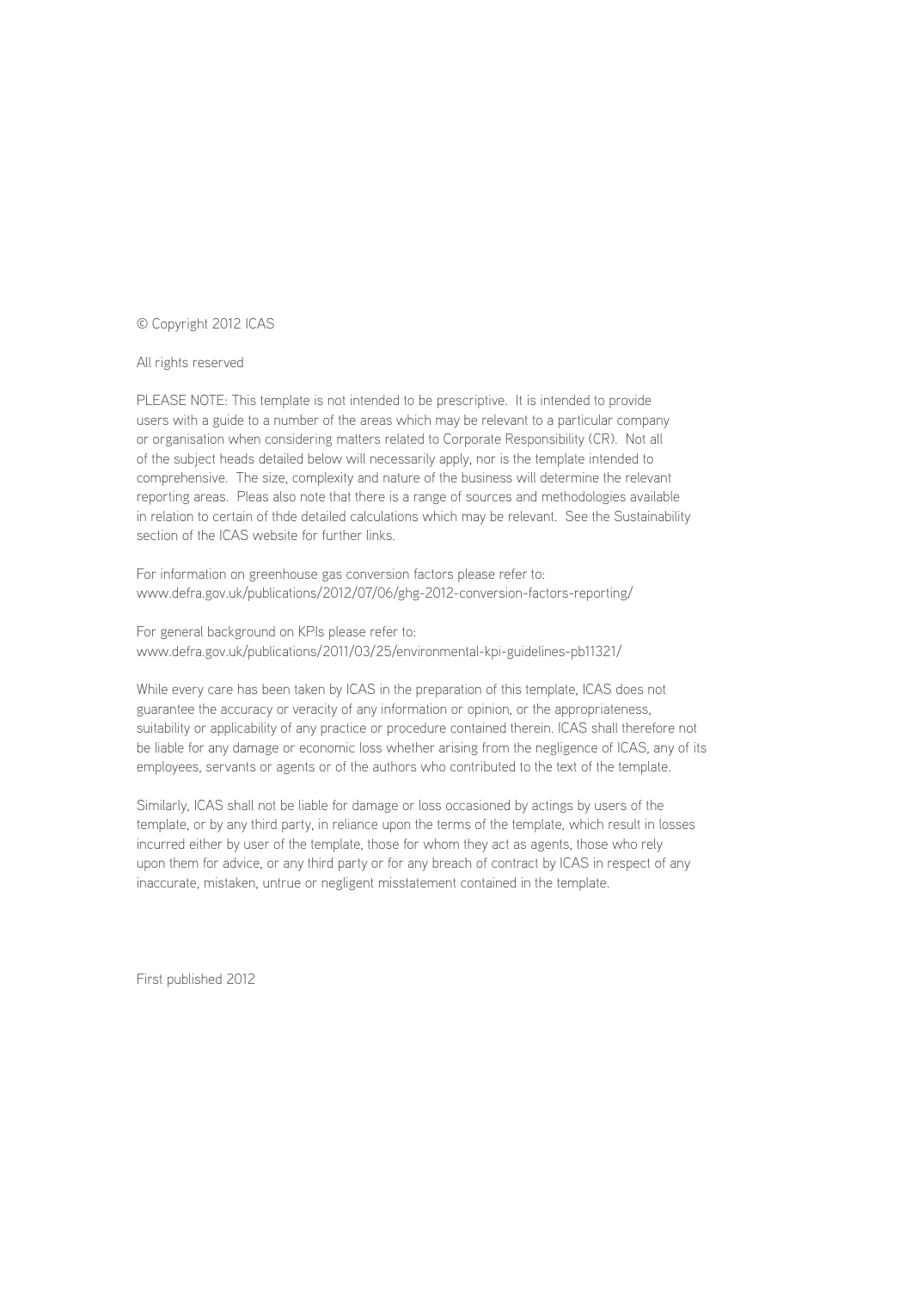#### **OUTLINE**

Introduction Management structure Health and safety performance Environmental performance and sustainability Business continuity and disaster recovery People/human resources Community relations **Conclusion** 

## Introduction

A brief description of the business, including comment on its principal environmental impacts. This could relate to processes, products and services as applicable. It may also include an overview of the industry and the major CR issues affecting the company or organisation.

This section might also include a description of the strategic direction the business is taking in relation to CR matters, in order that stakeholders may be made aware of the company/organisation's commitment in these areas.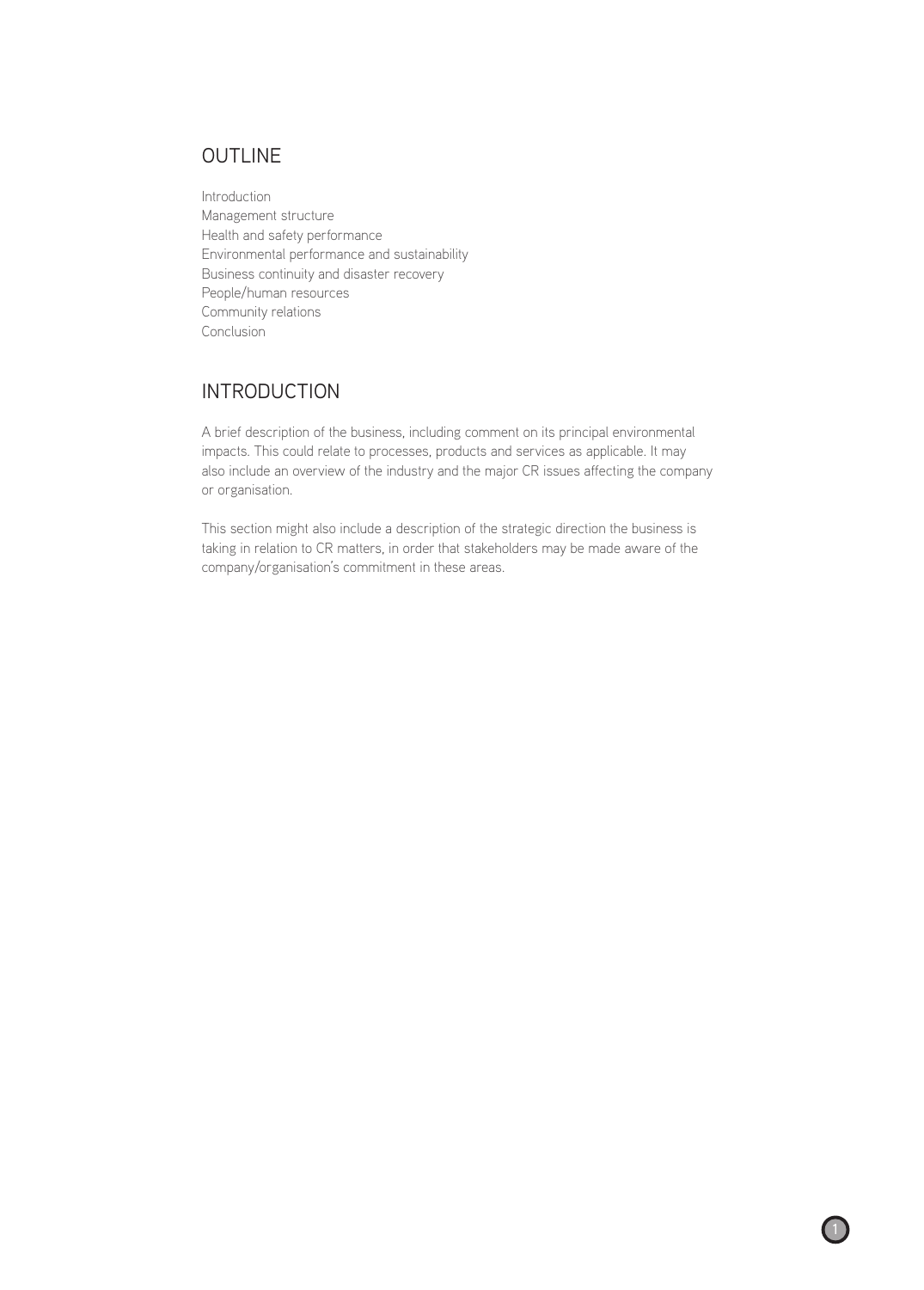### 1 Management Structure

- 1.1 Responsibility for CR matters in the organisation. (This may involve reference to a line manager or hierarchy of line managers, but it would be unusual if issues relating to Health and Safety and the Environment were not ultimately the responsibility of the Chief Executive or Managing Director.)
- 1.2 It may also be relevant to mention the ways in which CR issues represent areas of risk for the organisation. Consequently it may be appropriate to identify the Board Committees (e.g. Risk; Health, Safety and Environmental (HS&E); Ethics) to which reports are presented on CR matters, and the frequency of such reporting. It may also be relevant to highlight the link between CR performance and the financial performance of the organisation.

 $2$  )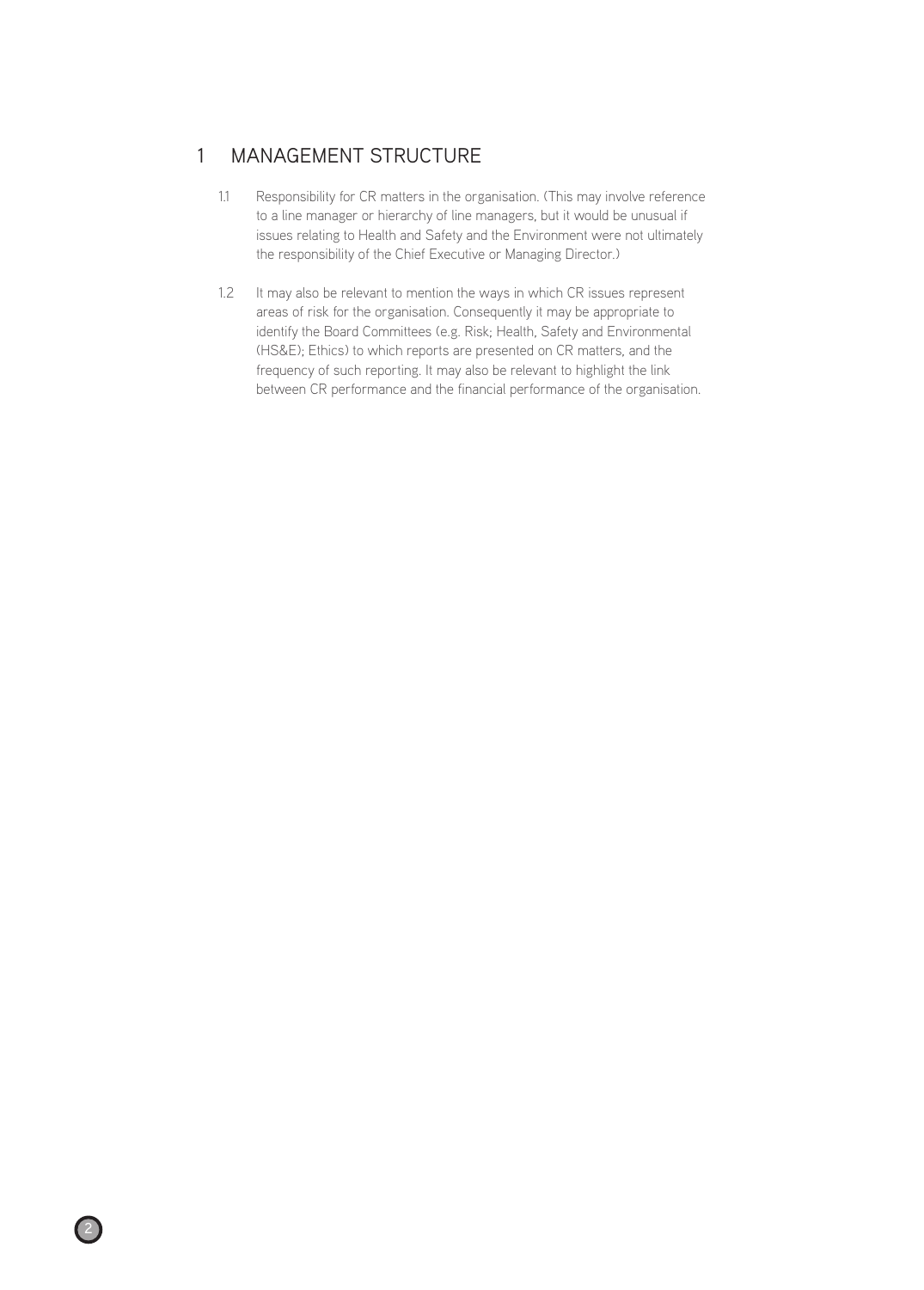# 2 Health and Safety Performance

Health and Safety reporting is traditionally split into two ways of measuring: (1) leading indicators (i.e. those which lead future performance) and (2) lagging indicators – Key Performance Indicators (KPIs) which illustrate historic performance in an effort to improve future statistics. Health and Safety performance should ideally focus equally on both.

- 2.1 Objectives may include reductions in the Accident Incidence Rate, the frequency of RIDDORs (reportable incidents under the Reporting of Injuries, Diseases and Dangerous Occurrences Regulations), the frequency of "near misses", or the frequency of prosecutions by the Health & Safety Executive. May also include such matters as the achievement of certification under ISO 18001 (Occupational Health and Safety Management Systems).
- 2.2 Performance against objectives KPIs and the progress in those indicators over the previous 3 or 5 years. KPIs could include those issues mentioned at 2.1 and others such as:
	- fatalities
	- lost time incidents
	- restricted work days incidents
	- medical treatment cases
	- occupational illness cases
	- first aid cases
	- near misses/potential incidents

KPIs can be measured in two ways: either the number of incidents or as a ratio/ frequency where the denominator is traditionally the number of hours worked in the organisation being measured.

Research has shown that by focusing on the number of lower impact incidents at the bottom of the pyramid, there is noticeable reduction in the higher impact incidents. By using the ratio/frequency the impact of increases/decreases in activity can be removed. [This method of diagrammatical representation of information is purely illustrative; other methods may be more appropriate.]

2.3 Incident investigation procedures.

 $\overline{2}$  3

2.4 Health and Safety training provided to workforce.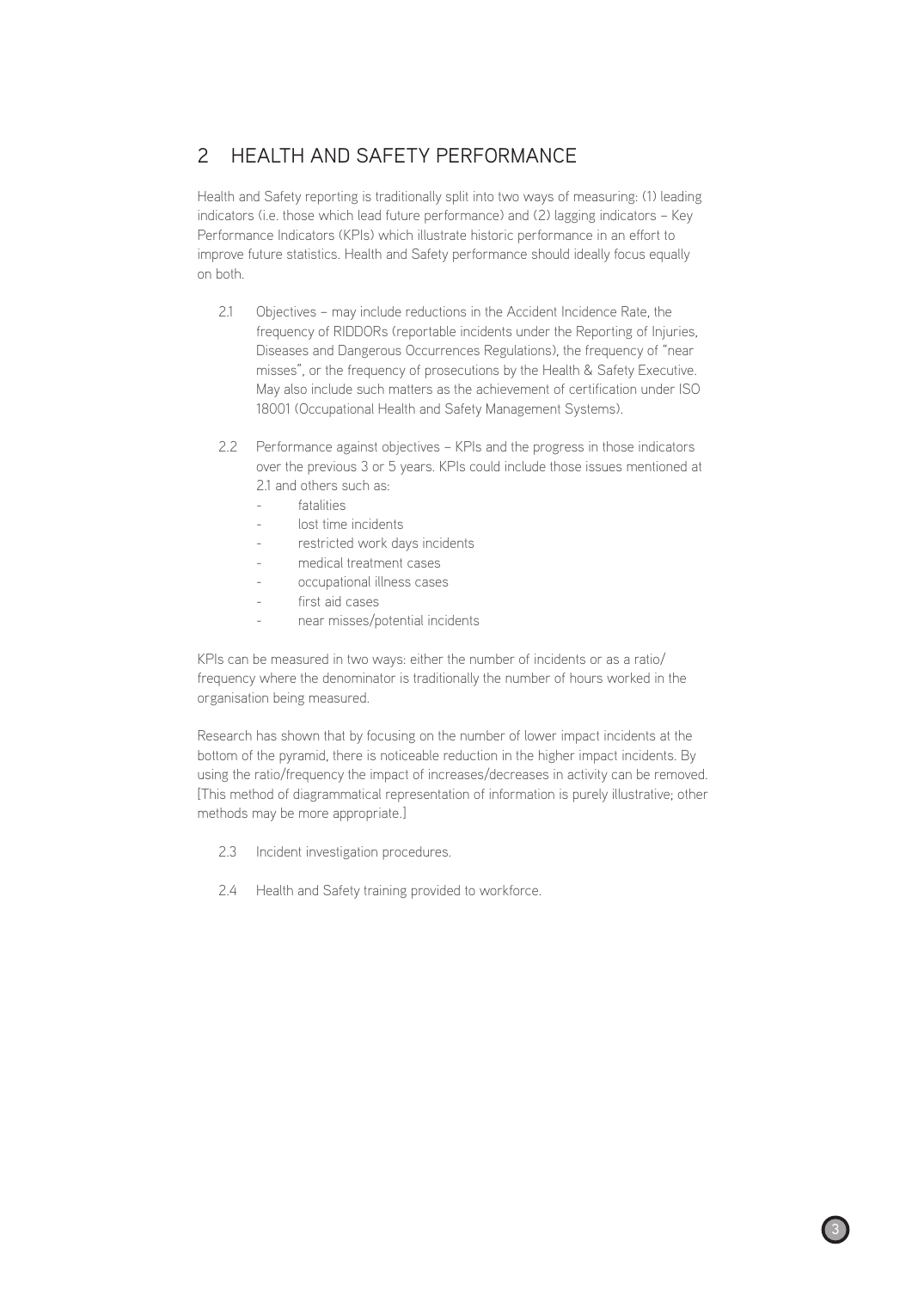#### 3 Environmental Performance and **SUSTAINABILITY**

- 3.1 Strategy A short description of the organisation's strategy and approach to the environment and sustainability.
- 3.2 Objectives An outline of the organisation's aims and targets, with possible reference to KPIs (see below).
- 3.3 Statement of the organisation's carbon footprint, measured in tonnes of carbon dioxide equivalent (Ct eq), using a globally accepted carbon footprinting methodology. Comment on emissions of other greenhouse gases may also be relevant.
- 3.4 Statement of the organisation's energy usage, measured in joules or carbon dioxide (CO2) equivalent.
- 3.5 Commentary on the organisation's approach to and level of participation in the Carbon Reduction Commitment (CRC).
- 3.6 KPI Performance. This should include comparative figures for previous years and may include measures such as:
	- CO2 reduction:
	- sources of energy; e.g. renewable, combined heat and power;
	- gas/electricity consumption levels;
	- water consumption;
	- raw material usage/efficiency and/or the extent of use of sustainable resources;
	- carbon intensity levels (i.e. units of carbon used per unit of output);
	- level of and movement in Climate Change Levy;
	- waste tonnage sent to landfill;
	- percentage of waste recycled;
	- influence on the organisation's supply chain (e.g. insistence on ISO 14001 (Environmental Management Systems) certification);
	- level of/ reduction in road miles travelled by organisation's fleet;
	- percentage of recyclable products in product range;
	- achievement (or continued retention) by the organisation of ISO 14001 certification.
- 3.7 Commentary on the methods of environmental data collection employed by the organisation in preparing this report, and reference to the nature of any external audit or verification of that data.
- 3.8 A description of how environmental factors are accounted for in investment appraisal [a number of different methodologies are available].
- 3.9 A description of the methods employed to educate staff on environmental issues and how the organisation can improve its performance in this area.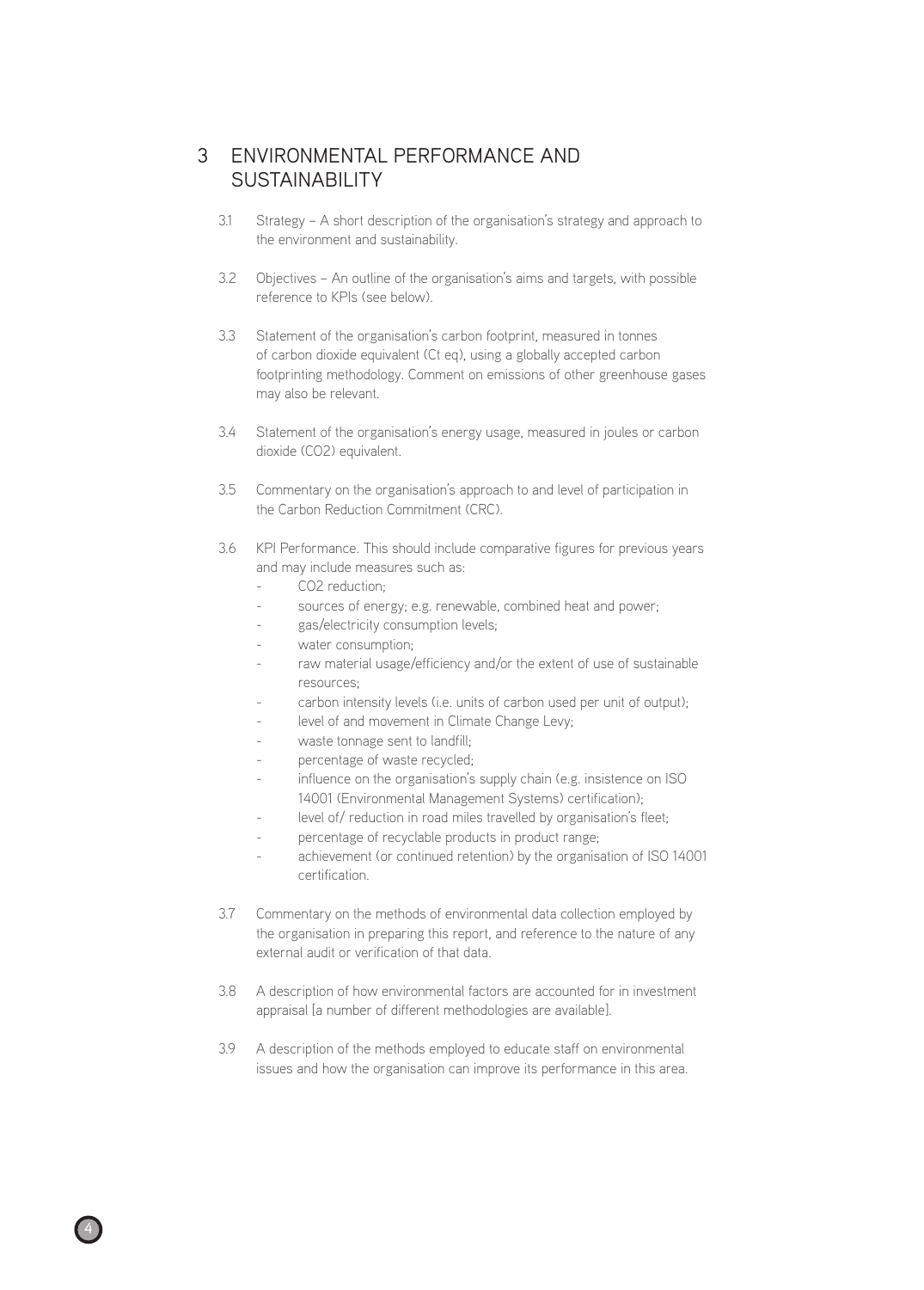#### 4 Business Continuity/ Disaster Recovery

[This information may be contained in another section of the company/organisation's report, and its inclusion in the CR Report is not viewed as essential.]

- 4.1 Management systems and procedures in place to handle BC/DR, including responsibility structure.
- 4.2 The regime established to test these plans, and possible references to third party audit/testing arrangements.
- 4.3 Reference to BS25999 (Business Continuity Management) certification.

# 5 People/ Human Resources

- 5.1 Objectives e.g. recruitment strategy, staff retention, workforce diversity, personal development and training.
- 5.2 Training and its nature, including possible reference to succession planning and leadership training, graduate development plans, apprenticeship programmes, encouragement for staff to seek further qualifications (e.g. National Vocational Qualification (NVQ), Master of Business Administration (MBA), National Examination Board in Occupational Safety and Health (NEBOSH), Institute of Environmental Management and Assessment (IEMA), etc).
- 5.3 Salary, remuneration and incentivisation policy (may cross-refer to Board Remuneration Report).
- 5.4 The ethos of the organisation, including reference to honesty, openness, integrity, financial propriety and the organisation's approach to gifts to staff, bribery and corruption.
- 5.5 Employee communications brief description of methods used and their frequency.

# 6 Community Relations

- 6.1 The organisation's objectives and approach to charitable giving and the policy on encouraging staff involvement in local charities, community projects and voluntary organisations.
- 6.2 The level of charitable donations.
- 6.3 The policy on and level of political donations.

# 7 Conclusion

If relevant and necessary.